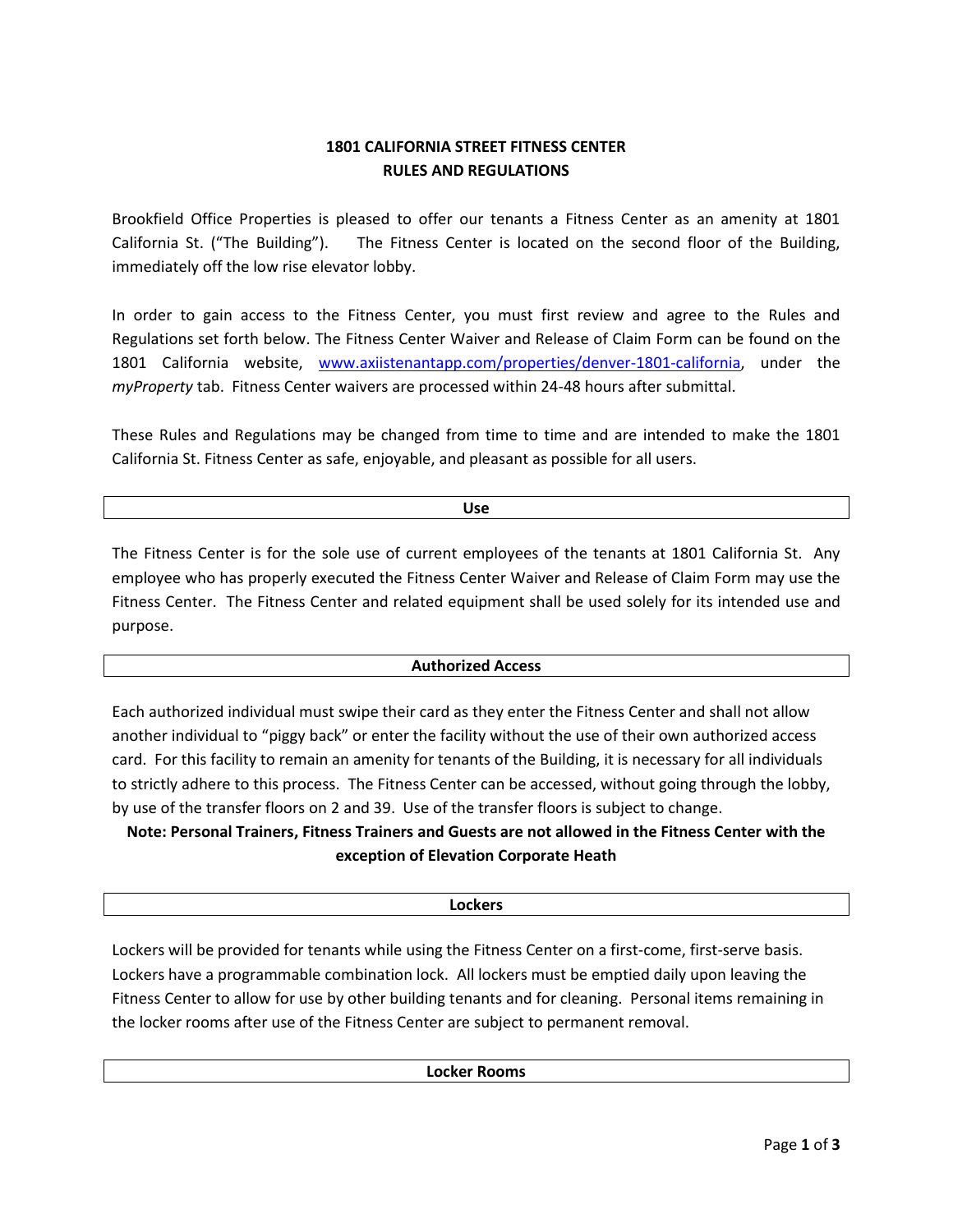A towel service has been implemented for the Fitness Center, which is subject to change. Currently, clean towels will be stored in the locker rooms and a hamper will be located in the locker rooms for disposing of soiled towels. **Fitness Center towels are not to be removed from the Fitness Center.** Procedures will be modified to ensure greater control should we find that towels are being removed from the Fitness Center.

### **Operation**

Authorized users shall be allowed access to the Fitness Center during the following hours: 5AM – 7PM M-F, 8AM – 2PM Saturday and closed on Sunday. The Fitness Center shall be subject to closure for repair, cleaning, or emergency services. The Building Owner or Building Management Office may change the Fitness Center hours of operation from time to time at its sole discretion.

### **Clothing and Personal Hygiene**

Users of the Fitness Center must wear clean and appropriate attire while in the Fitness Center and while going to and from the Fitness Center from anywhere in the Building. Shirts, shorts or sweat suits and athletic shoes must be worn at all times while using Fitness Center equipment. Should the Management Office receive complaints about any user's personal hygiene; it may result in termination of access to the Fitness Center, should the problem not be resolved.

#### **Conduct**

Any conduct which unreasonably interferes with the use or enjoyment of the Fitness Center by another person, or disrupts or interferes with the safe, orderly, and efficient operation of the Fitness Center and equipment, is strictly prohibited. Personal radios, iPods or other similar devices shall not be used without headphones. Any person in violation of this section may be subject to immediate and permanent expulsion from the Fitness Center.

#### **Equipment**

Please do not move or attempt to move the equipment in the Fitness Center. Please do not drop the weights. Questions, comments or suggestion should be directed to the Building Management Office.

### **Tobacco and Alcohol**

Consumption of any tobacco, marijuana or alcohol while in the Fitness Center is strictly prohibited.

#### **Solicitations and Petitions**

Solicitations for the sale of any product or service or collecting for any charitable organization or collecting signatures for any petition of any kind in the Fitness Center is strictly prohibited.